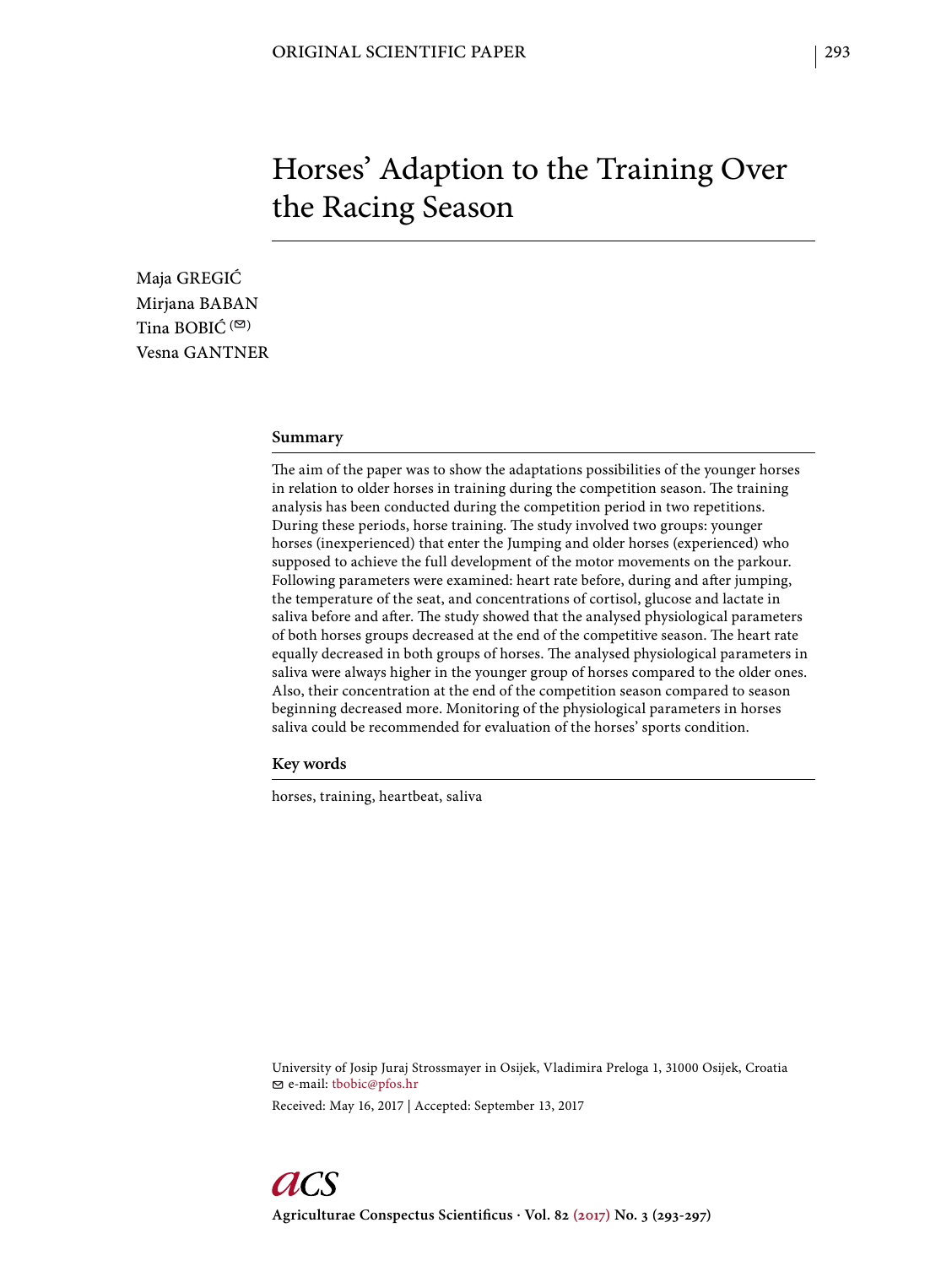### **Introduction**

Generally, training could be defined as complex process of different working activities aiming the realisation of progress in condition status as well as in oriented movements during work. In any form of the horses training, in order to avoid any health problems, it is important to find the balance between the period of work and rest. The goal of horse training is to achieve adequate horse concentration and condition for a particular sport. At the same time, the health, mental and physical status as well as longevity in horse sport and further exploitation, such as breeding needs to be preserved. During work with sport horses, the daily, weekly and monthly rhythm of the training is planned in accordance to the competitions where the horse will participate. In the Republic of Croatia, the competition calendar is created by the Croatian Horse Society (CHS, 2015; Baban et al., 2011). During the year, the horses in the jumping sport pass through three different stages: preparatory, competitive and final (Perinović and Milanović, 2013). Every stage require specific condition of the horse. Furthermore, horses are under the different training intensity in order maintain their condition or to increase it to the required level. The specificity of the jumping sport requires a specific plan and training program. The preparatory stage supposed to start in December, at the latest in January and last until the end of March. At the beginning of April, horses enter to the competition stage. At that stage, it is necessary to carry out the first control competitions that gives information about the physical and psychological readiness of the competition horses. Most of the horse racing competitions take place in June and July, when it is expected that horses are at maximum condition level (Perinović and Milanović, 2013; Gregić, 2016). Horses' condition level could be estimated by different approaches in accordance of the condition that is estimated and required accuracy of the results of estimation. Horses, in period from one to another competitive season, pass through adaptation to the transport (Schmidt et al., 2010), stress (Gregić et al., 2012, Gregić, 2016), and microclimate changes (Janczarek et al., 2015). Furthermore, horses develop the precision and strength of the motor movements necessary to overcome the parkour. In addition, they get used to the competition and the presence of the audience (von Lewinski et al., 2013). The development of techniques provides a number of possible advantages, rapid and non-invasive methods of monitoring of physiological parameters in horses. At the beginning of the century thermography becomes more accessible and begins to be applied in horse breeding. Redaelli et al. (2014) described the use of thermography in diagnosis and treatment, while Bartolomé et al. (2013) used thermography to estimate stress level in horses. Furthermore, Bobić et al. (2017) used thermography in prevention of hoof disease in cattle. Today, thermography is used in many branches of horse breeding with different goals. For instance, checking the development of the suture and the effect of the subfolder (training, competition) could be successfully determined by the thermovision (Racic, 2012). Another method, for detection of horse stress, defined by Schmidt et al. (2010) is determination of cortisol in horse saliva. Same method was used in studies by Becker-Birck et al. (2013), Ille et al. (2013), Lewinski et al. (2013), Redaelli et al. (2014), Ille et al. (2014), and Christensen et al. (2014). A widespread method for extracting saliva according to Schmidt et al. (2010)

is use of the tampon with the associated storage tank. Since the lactate, which is formed in the muscles, arrives in the saliva of the horse (Covalesky et al., 1992, Kroner, 2006, Kędzierski et al., 2014, Gregić, 2016) its concertation is accurate indicator of the horses' sports condition. There are many factors that influence the concentration of lactate, such as sports condition, age, gender, breeding conditions and all of these factors needs to be taken into account during the determination of lactate concentration. Kroner (2006) determined the correlation between the physical exertion and glucose concentrations in saliva and plasma. Eckersall et al. (1985) stated that glucose is the least variable ingredient of saliva. Furthermore, heartbeat is an indispensable parameter when assessing the horse's sports condition. Technology has enabled us to easily, quickly and economically monitor the value of heart rate during training. Horses can raise their heart rate by 7-8 times, while human only get 3.5 times. Horse during the period (resting) has 30-40 beats per minute, and during maximum effort it is raised to 200-250 beats per minute (Witt, 2004). The aim of the paper was to show the adaptations possibilities of the younger horses in relation to older horses in training during the competition season.

#### **Material and methods**

Studies have been conducted on stallions that are used in jumping horse sports or on stallions that are in preparation for jumping. All the horses were healthy and were not subjected to the treatment. The horses were kept in the same conditions, in separate boxes. Horse feeding was also alike, but slightly different between the winter and the summer season. One person was concerned about the sports condition of the horses. Through the winter period horses regularly spent at least 20 minutes per day on the treadmill, occasionally at lunge and work under saddle. In their preparation, competition and final stage, training consisted of running a runway, lining, squatting and jumping. The age interval of studied horses is shown in Table 1. The study involved two groups: younger horses (inexperienced) that enter the inguinal equestrian sport and older horses (experienced) who

|                 | Table 1. The age structure of studied horses |                       |                     |
|-----------------|----------------------------------------------|-----------------------|---------------------|
| Horses<br>group | Age<br>(interval in years)                   | Age structure         | Number of<br>horses |
|                 | 4-5<br>8-9                                   | younger *<br>elder ** | $n=7$<br>$n=7$      |

\* inexperienced horses \*\* experienced horses

supposed to achieve the full development of the motor movements on the parkour.

Training analyses were conducted in a competitive season during two periods of the same repetitions in July and September. During these periods, horse training was followed in jumping in parkour. Microclimate parameters of the environment, training space and horse accommodation was measured using a USB datalogger PCE-HT71 (PCE Instruments, England). Saliva sampling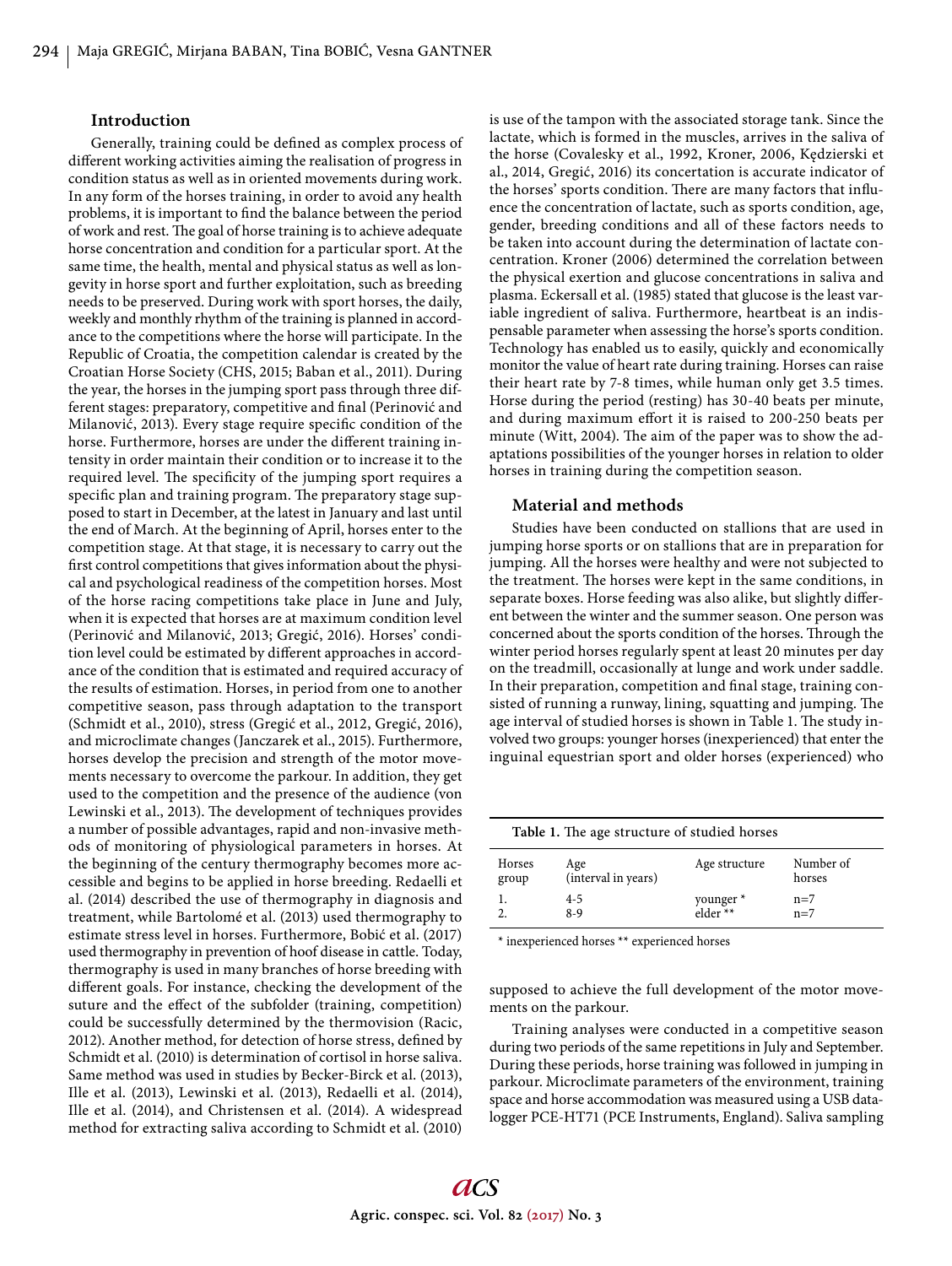and measurement of the back temperature were performed at the same time intervals prior to training, and immediately after training. The number of heart rate was also measured during the training. The horses during measurement and sampling were located in its standalone boxes, high bound. In each of the two periods each individual jumped with an equally set park, with eight obstacle at a height of 83 to 90 cm. There was dry sand on the ground surfaces. The equipment of horses was individual, adjusted to each horse, and the saddle pads was always cotton. Preparation and jumping parkour was always performed by the same person who cares for the sports condition of horses on the farm. Before entering a park where grooms were placed, each horse was subjected to the same warming intensity. All the horses in the competition period in two repetitions (May and September) passed the same training intensity jumping a obstacle in the course. Measurement of heart rate or heart rate per minute was performed using a heart rate monitor (Polar RS800CX N G3 clock, Polar Electro Oy, Finland), the associated equinox for equine electrodes for H2 sensor, Polar Electro Oy , Finland), and mobile clock with stationary sensor (equine health check FT1 hour, Polar Electro Oy, Finland). The results of the measurements during the training were demonstrated with the help of the associated software (polar equine software,

Cortisol free in Saliva, tests (DES6611). The lactate concentrations in horse saliva were photometrical analysed on a biochemical analyzer (Beckman Coulter AU400, Japan), while the concentration of glucose in horse saliva was determined by enzymatic method on a biochemical analyzer (Beckman Coulter AU400, Japan). All determined values ( $n = 1708$ ) during the conducted study were transferred to Microsoft Excel and statistically analysed in SAS/STAT (SAS Institute Inc., 2009).

#### **Results**

During the study period, maximum value of determined ambient temperature was 25ºC, while the lowest determined value was 20ºC. Relative humidity varied in interval 60-70%.

At the beginning of the competition season, younger horses had almost 7% higher heart rate compared to the end of the competition season, similarly as older horses. Concentration of cortisol concentrations in saliva in younger horse decreased by 18%, while in older horses experience smaller decrease (11%). The concentration of glucose in saliva at the end of the competitive season in September compared with the beginning of the competitive season (May) decreased by 8% in the younger horse group and by 5% in the older horse group. Furthermore,

**Table 2.** Basic statistical parameters of the analysed physiological parameters of horses depending on the month of measurement during the competition season

|                           |              | X     |              | <b>SD</b> |        | <b>CV</b> |       | <b>MIN</b> |        | MAX    |
|---------------------------|--------------|-------|--------------|-----------|--------|-----------|-------|------------|--------|--------|
| May (running track)       |              | E     |              | E         | Y      | E         | Y     | E          |        | E      |
| Heart (beat/min)          | 75.24        | 63.67 | 51.05        | 41.50     | 67.85  | 65.18     | 32    | 27         | 217    | 173    |
| Cortisol (ng/ml)          | 1.36         | 0.97  | 1.00         | 0.63      | 73.53  | 65.76     | 0.04  | 0.07       | 4.65   | 2.99   |
| Glucose (mg/dl)           | 56.82        | 34.87 | 69.64        | 38.31     | 122.56 | 109.86    | 0.71  | 0.55       | 361.92 | 166.95 |
| Lactate (mmol/l)          | 1.23         | 0.74  | 0.69         | 0.47      | 56.26  | 64.07     | 0.18  | 0.15       | 3.36   | 2.49   |
| T. seat $({}^{\circ}C)$   | 32.04        | 32.01 | 3.93         | 4.03      | 12.28  | 12.58     | 26.30 | 26.10      | 40.70  | 40.10  |
| September (running track) | $\mathbf{v}$ | E     | $\mathbf{v}$ | E         | Y      | E         | Y     | E          |        | E      |
| Heart (beat/min)          | 70.30        | 59.10 | 48.12        | 37.48     | 68.45  | 63.42     | 27    | 27         | 203    | 171    |
| Cortisol (ng/ml)          | 1.11         | 0.86  | 0.85         | 0.69      | 76.71  | 79.94     | 0.14  | 0.14       | 3.99   | 3.88   |
| Glucose $(mg/dl)$         | 52.07        | 33.18 | 62.77        | 33.73     | 120.54 | 101.66    | 0.91  | 0.59       | 342.19 | 125.95 |
| Lactate (mmol/l)          | 1.03         | 0.68  | 0.52         | 0.38      | 50.19  | 56.59     | 0.36  | 0.10       | 2.54   | 2.51   |
| T. seat $({}^{\circ}C)$   | 31.08        | 31.66 | 4.18         | 3.77      | 13.44  | 11.90     | 24.10 | 26.50      | 40.70  | 40.00  |

Y – younger, E – elder,  $\overline{X}$  – mean value, SD – standard deviation, CV – variation coefficient, MIN – minimum, MAX – maximum, Younger – horse age group 4 -5 years old, Elder – horse age group 8 – 9 years old, T. seat (ºC) – temperature of the seat

Polar Electro Oy, Finland). The clock RS800CX N G3 polar with the associated equine belt was used before, during and after the training. The FT1 polar clock was used because of the ability to track multiple horses at a time so that all horses would be subjected to training in the same conditions. The temperature of the saddle was measured by a thermal camera (Flir and 7, FLIR Systems, Inc., Boston, USA) and additionally processed with the corresponding software (Flir and 7 software, FLIR Systems, Inc., Boston, USA). The saliva specimen was taken with the tampon (Salivette Cortisol, code blue), which was fixed with the pean, embedded in the mouth cavity of the horse, between the teeth and the cheeks, and held for about one minute and adequately stored. The concentration of cortisol in saliva was determined by ELISA kit Enzyme Linked Immunosorbent Assay (ELISA),

the concentration of lactate in saliva decreased at the end of the competitive season compared to the beginning in younger horse by 16% and in the older group of horses by 8%. The back temperature in both groups of horses was lower by 3% in September compared to May. The highest concentration of cortisol in saliva in the older horses was 3.88 ng / ml during the jumping in September. Younger horses had 31% higher values of concentration of cortisol in saliva in May compared to September (end season), while in older horses increase was lower and amounted 6.8%. The highest number of heart rate was recorded in the younger group of horses at the beginning of the competition season (217 beats per minute).

The age of horses statistically significant influenced the analysed physiological parameters. The difference in heat beat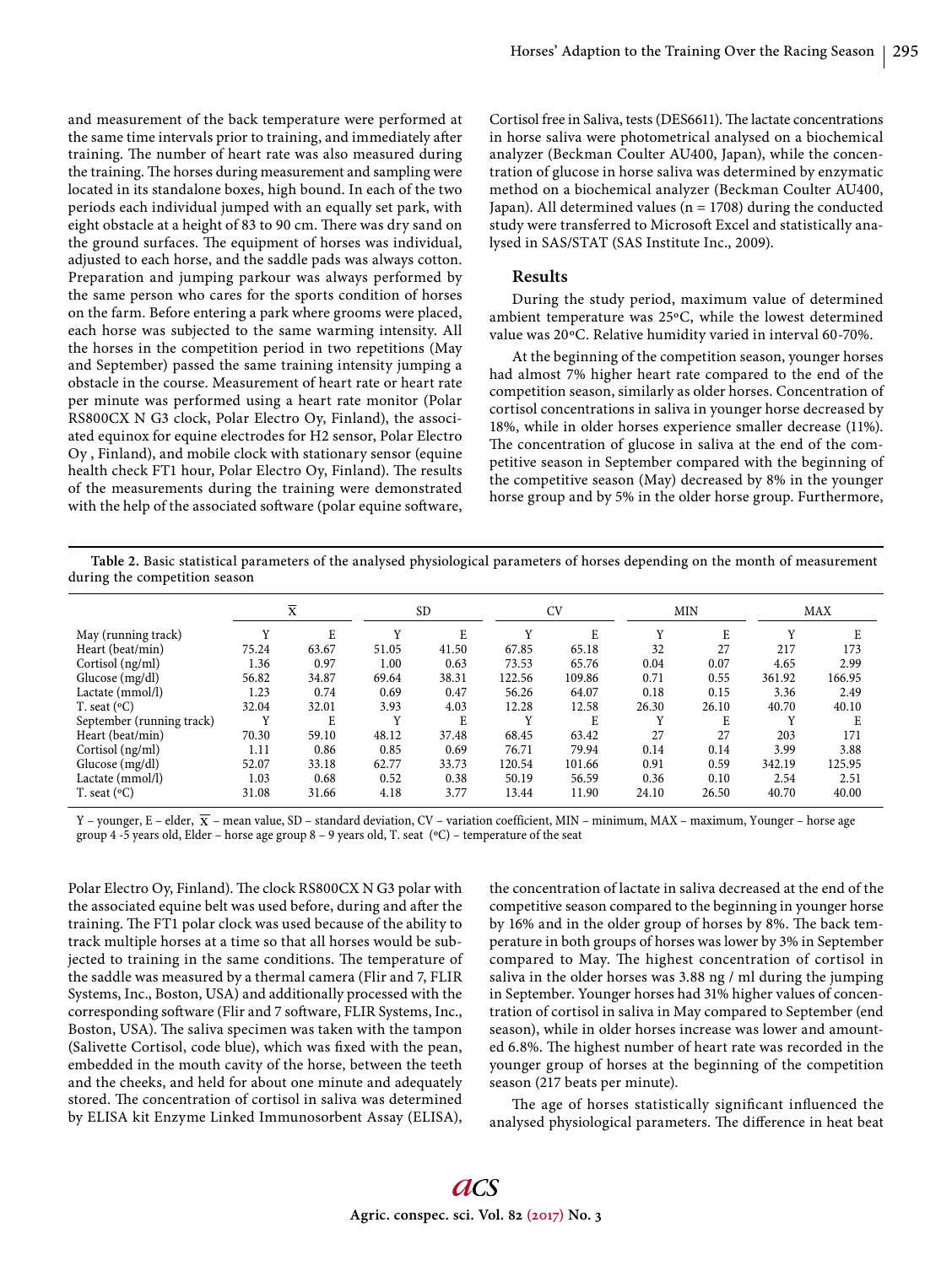| Physiological parameters<br>/age group | Younger | Elder | p     |
|----------------------------------------|---------|-------|-------|
| Heart (beat/min)                       | 72.77   | 61.38 | **    |
| Cortisol (ng/ml)                       | 1.23    | 0.91  | $***$ |
| Glucose (mg/dl)                        | 54.44   | 34.02 | $***$ |
| Lactate (mmol/l)                       | 1.13    | 0.71  | $***$ |
| T. seat $({}^{\circ}C)$                | 31.56   | 31.83 | *     |

Table 3. The effect of age on the analysed physiological parameters of horses

\*p<0.005; \*\*p<0.001; \*\*\*p<0.0001

between the younger and older horses was significant  $(p<0.001)$ and amounted 11.39 beat/minute (almost 16%). Younger horses on average have a higher heart rate than older, but in this study, this is largely a difference due to the state of condition of the horse. The younger horses are inexperienced with less sporty condition for the show jumping in comparison to older horses that gained experience and condition through the previous three to four competition season.

Furthermore, age statistically highly significant (p<0.0001) influenced analysed physiological parameters in saliva (concentration of cortisol, glucose and lactate). The highest differences were determined in glucose concentration. That is, glucose concentration was 37% higher in younger horses in comparison to older ones. Furthermore, younger horses had statistically highly significant (p<0.0001) higher concentration of lactate in saliva in comparison to elder horses. Higher lactate concentration indicate lower muscle condition of horses. Also, highly significant difference ( $p$ <0.0001) in cortisol concentration between the tested groups was determined with lower concentration determined in older more experienced horses (0.32 ng/ml). Younger, unexperienced horses experience training with 25% more effort comparable to the older group. When all of the analysed parameters (with exception of suture temperature) it could be pointed out that younger horses have 30% more demanding training in comparison to the older ones.

## **Discussion**

The analysis of the training at the beginning and end of the competition season were carried out under the same microclimate conditions, so the impact of the environment on the differences between the horses was excluded. According to Janczarek et al. (2015) the air temperature up to  $25^{\circ}$ C do not affected the horse's organism. In accordance to Lindera (2010), heart rate and concentrations of lactate, glucose and cortisol in the horse's body are changing during the training period from season to season. In this research, during one competitive period, a decrease of all analysed traits was determined. The horses (younger end elder) were in the similar conditions in parkour in both repetitions (May and September). The results showed the real status of the horse's condition at the beginning and at the end of the competitive season without any additional environmental impacts. In this researc, horses regardless the age at the end of the season had a 7% lower heart rate, while the cortisol concentration in saliva was higher for 7% in younger than the older horses. Research by Christensen et al. (2014) reported no difference in the concentration of cortisol depending on the elements of training, while Ille et al. (2013) and Ille et al. (2014) found the difference in cortisol concentrations. In this research, the cortisol concentrations as leading stress indicator decreased in both groups of horses. In the younger group of horses, cortisol concentrations decreased by 18% in September compared to May due to adaptation tournament conditions. In the study Bartolomé et al. (2013), the younger horses also experienced the tournaments more stressfully. The highest concentration of cortisol in saliva in the older group of horses was 3.88 ng/ml during the parkour in September, indicating individual animal reactions to certain known situations. The temperature of seat, during May, was slightly higher in the younger horses compared to the older one. In September, seat temperature, equally decreased in both groups. The seat temperature does not indicate the condition of the horse because it is mostly affected by microclimates. The various actions in training horses differently heat individual muscle groups (Redaelli et al. 2014). In the study Bartolomé et al. (2013), younger had a higher eye temperature (measured by a thermal camera) compared to older horses as well as higher heart rate during the challenges of a tournaments. Similarly to results of that study, a higher number of heartbeats in younger horses compared to the older ones was also observed in this research. Von Lewinski et al. (2013) conclude that the presence of the viewers causes greater stress in horses. In this study, horses faces the parkour for the first time in May which was unknown situation. The horses jumped the same parkour that was more demanding for younger horses due to the first competitive season compared to the older ones who experienced several seasons of the competition. The concentration of lactate in saliva was higher in younger horses compared to older horses. Kędzierski et al. (2013) determined the changes in the concentration of lactate in saliva racing horses racing, and recommended it for evaluation of the work efficiency. In this study, according to the concentration of lactate in saliva, younger horses through season gained better competition condition for parkour, while the older horses improved their condition.

## **Conclusion**

The study showed that the analysed physiological parameters of both horses groups decreased at the end of the competitive season compared to the start of the competitive season. The heart rate equally decreased in both groups of horses. The analysed physiological parameters in saliva were always higher in the younger group of horses compared to the older ones. Also, their concentration at the end of the competition season compared to season beginning decreased more. Monitoring of the physiological parameters in horses saliva could be recommended for evaluation of the horse's sports condition.

#### **References**

- Baban M., Sakač M., Korabi N., Antunović B., Mijić P., Ivanković A., Ramljak J. (2011). Analysis of horse breeding and equestrian sport in the Republic of Croatia. Biotechnolgy in Animal Husbandry, 27 (3): 415-429.
- Becker-Birck M., Schmidt A., Lasarzik J., Aurich J., Möstl E., Aurich C. (2013). Cortisol release and heart rate variability in sport horses participating in equestrian competitions. Journal of Veterinary Behavior: Clinical Applications and Research 8: 87-90.